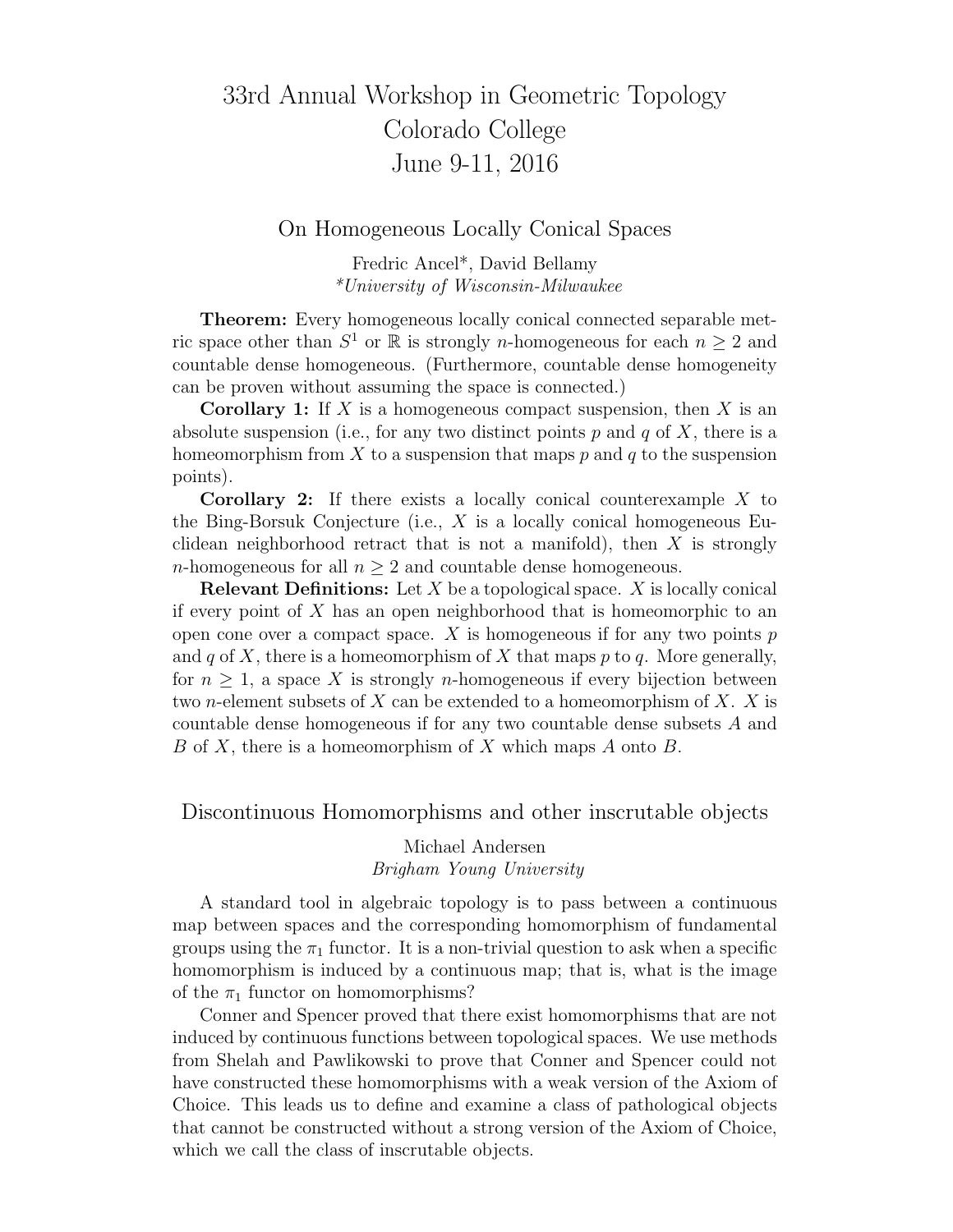### On a rational analogue of a conjecture of Singer

Grigori Avramidi The Ohio State University

For a closed manifold M with contractible universal cover, the Singer conjecture predicts that the  $L^2$ -Betti numbers of M are concentrated in the middle dimension. In this talk, I will discuss a construction of closed manifolds with rationally acyclic universal covers whose  $L^2$ -Betti numbers are not concentrated in the middle dimension.

## On the scarcity of crumpled cube sewings that yield the n-sphere.

## Robert Daverman University of Tennessee Knoxville

For  $n \geq 5$  we produce a crumpled *n*-cube C and homeomorphism h of  $BdC$  to itself such that, for any homeomorphism  $H : BdC \rightarrow BdC$  sufficiently close to h, the sewing space  $C \cup_{H} C$  is a non-manifold. This contrasts starkly with a classical 3-dimensional result that a dense collection of sewings of an arbitrary pair of crumpled 3-cubes yields the 3-sphere. The key new ingredient is recent work by S. Krushkal, providing a Cantor set in the n-sphere,  $n \geq 4$ , that cannot be slipped off itself with a small ambient homeomorphism.

## Hidden symmetries of knot complements

#### Jason DeBlois University of Pittsburgh

Do there exist hyperbolic knot complements in the three-sphere that have hidden symmetries, other than the three known examples? Sadly, I will not answer this question. But I will try to motivate it, in particular defining hidden symmetries, and describe some related results.

## Topological Linear Algebra: More Matrix Madness

### Greg Friedman\*, Efton Park \*Texas Christian University

We will discuss some new results in ongoing work with Efton Park (TCU) to classify the unitary equivalence classes of normal matrices with coefficients in the ring  $C(X)$  of continuous complex-valued functions on the space X. Such matrices can be thought of as bundles of complex-valued matrices over  $X$ , and their properties depend in interesting ways on the algebraictopological properties of X.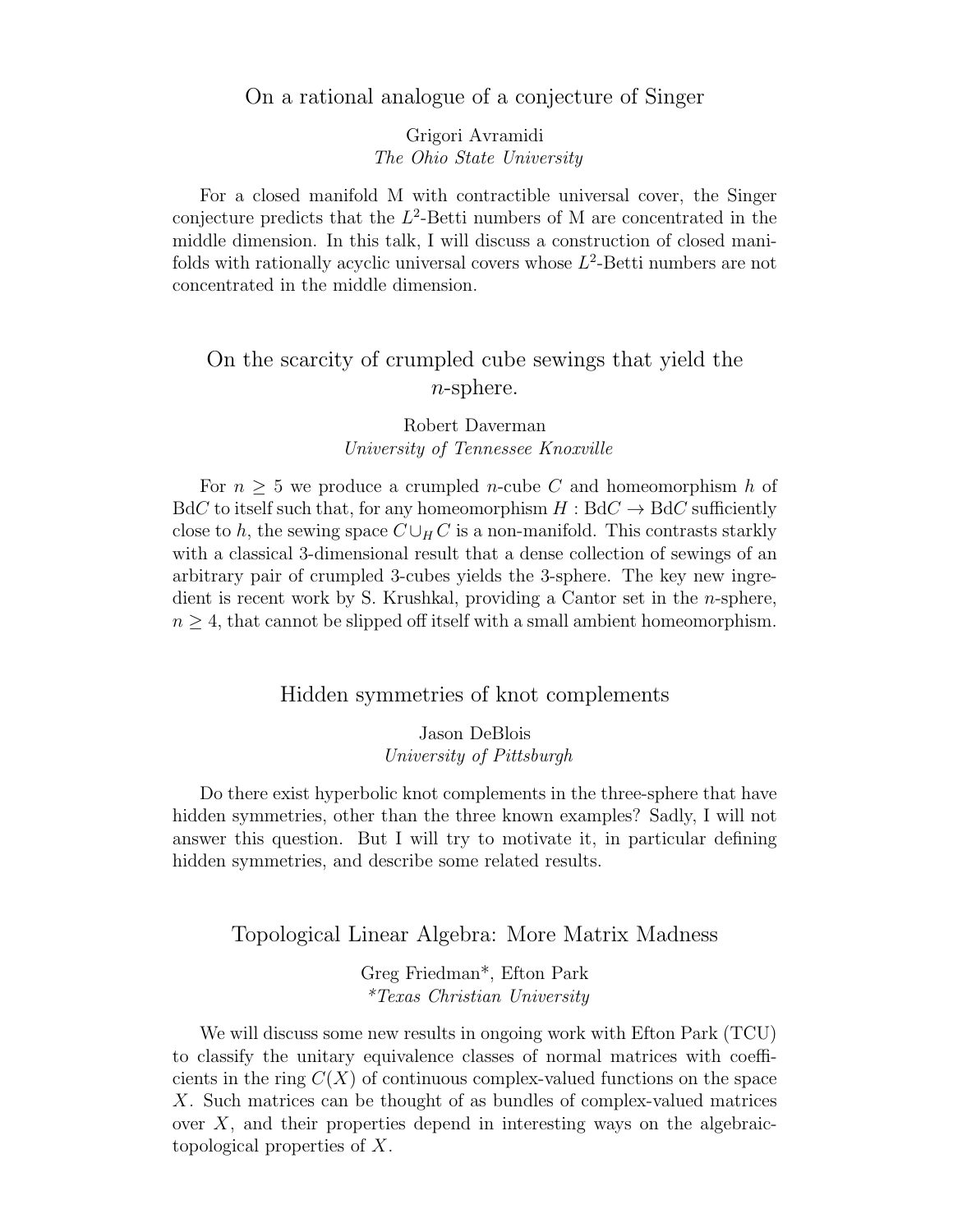On the topology of spaces admitting a coaxial Z-action

Ross Geoghegan, Craig Guilbault\*, Michael Mihalik \*University of Wisconsin-Milwaukee

In 2012 Geoghegan and Guilbault improved upon a theorem by David Wright asserting that, when a one-ended, simply connected, locally finite polyhedron X with pro-monomorphic fundamental group at infinity admits a proper  $\mathbb{Z}$ -action, then the fundamental group at infinity of X is (up to proisomorphism) an inverse sequence of finitely generated free groups. Using a rather indirect argument, Guilbault and Geoghegan were able to add  $\pi_1$ semistability to the conclusions, thereby showing that  $X$  must have a *stable* finitely generated free fundamental group at infinity.

In this talk, we will describe further improvements to this theorem. Most notably, the pro-monomorphic hypothesis is weakened to the existence of a *coaxial* homeomorphism  $j: X \to X$  generating the Z-action. Under that hypothesis we still obtain all of the above conclusions, aside from the promonomorphic part (which was true only by hypothesis). The new proof is more direct and more geometric; moreover, it provides additional detail and a clearer picture of the fundamental group at infinity. At the same time, it applies to a much broader class of examples and has new implications for geometric group theory.

## Investigating Large Scale Properties by Mapping to Small Scale Spaces

Michael Holloway University of Tennessee

Large scale geometry studies the properties of a space which persist as it is viewed from farther and farther away. In this talk, we discuss two types of maps to small scale spaces which can be used to investigate large scale properties of a space.

### Quasimorphisms on groups that act on trees

#### Joel Louwsma Niagara University

We construct efficient quasimorphisms on groups that act on trees and show that their defect is at most 6. Calculations in the Baumslag-Solitar group  $BS(2,3)$  show that this is the smallest possible defect that can be achieved in this generality. A consequence of our result is that every suitable element of a group that acts on a tree must have stable commutator length at least 1/12. In Baumslag-Solitar groups, we show that no element can have stable commutator length between 0 and 1/12. This is joint work with Matt Clay and Max Forester.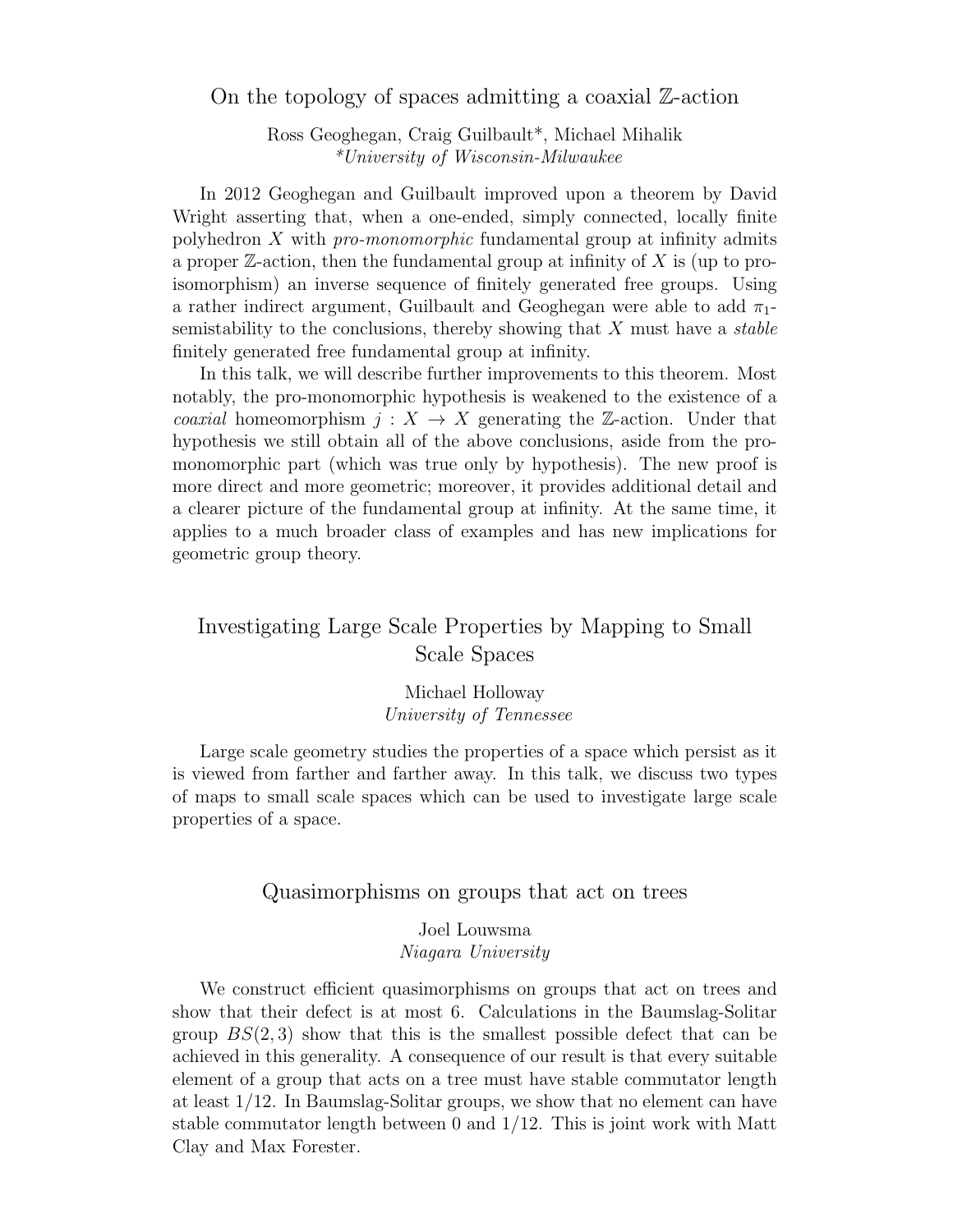## Counting embeddings

### Fedor Manin University of Toronto

How many isotopy classes of reasonable embeddings are there between manifolds  $M$  and  $N$ ? How does this number grow as we let the embeddings get crazier? The answers depend a lot on the measure of craziness as well as on the category and codimension of the manifolds, but a particularly interesting case is that of PL manifolds in codimension at least 3. In this setting, there is local unknotting, and so any nontrivial behavior is necessarily non-local. If  $M$  and  $N$  are simply connected, this means that we can get polynomial bounds on the number of embeddings in terms of a bound on the bilipschitz constant. Showing this requires a generalization of equivariant rational homotopy theory to a "rational homotopy theory for diagrams."

### Two Metrics of J. Nagata in Coarse Geometry

## Atish Mitra Montana Tech (University of Montana)

In the '60s, J. Nagata introduced two metrics which were used to characterize covering dimension. In the past few years, those metrics have been used in the study of coarse geometry. In this talk we discuss a few of those recent results.

## The Strong Atiyah Conjecture and computations of  $L^2$ -Betti numbers

### Wiktor Mogilski Binghamton University

The Strong Atiyah Conjecture predicts that for any group G with bounded torsion, the  $L^2$ -Betti numbers of any G-space are rational, with denominators determined by the order of the torsion subgroups. In this talk we will restrict ourselves to the setting of Coxeter groups, and I will present a special trick that, in many cases, improves the Strong Atiyah Conjecture prediction of the denominators of the  $L^2$ -Betti numbers. In many examples, this improvement (along with additional work) allows us to make complete computations of the  $L^2$ -Betti numbers. I will conclude by exploiting this trick to obtain new affirmative results regarding the Singer Conjecture for Coxeter groups. This is joint work with Kevin Schreve.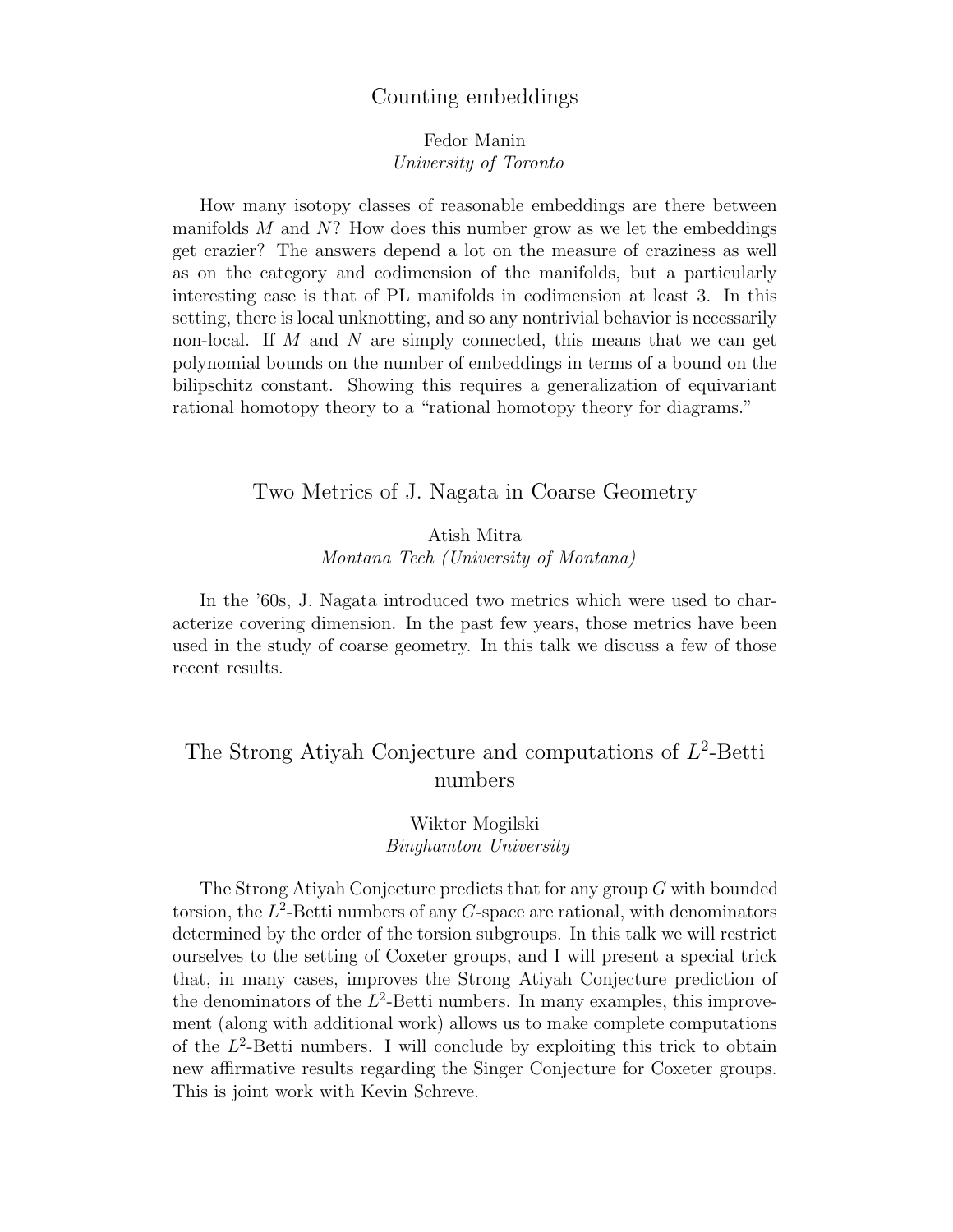## More Examples of Pseudo-Collar Structures on High-Dimensional manifolds

#### Jeffrey Roland Marquette University

In "A Geometric Reverse to The Plus Construction and Some Examples of Pseudo-Collars on High-Dimensional Manifolds", uncountably many distinct ends of manifolds called pseudo-collars, which are "stackings" of 1-sided hcobordisms, were produced. Each pseudo-collars had the same boundary and pro-homology systems at infinity and similar group-theoretic properties for their pro-fundamental group systems at infinity. In particular, the kernel group of each group extension for each 1-sided h-cobordism in the pseudocollars was the same group, a free product of 2 copies of Thompson's group V.

In this talk, we extend this construction to have the kernel groups of each group extension be a free product  $K * K$  of any finitely presented, Hopfian, centerless, superperfect group  $K$  which contains a countably infinite list of elements  $\{a_1, a_2, a_3, \ldots\}$  with the property that for any isomorphism  $\phi: K \to K$ ,  $\phi(a_i) \neq a_i^{\pm 1}$  $j^{\pm 1}$  for  $i \neq j$ . Note that this class of groups includes the fundamental group of any closed hyperbolic manifold  $\overline{M}$  with first two homology groups  $H_1(M) = H_2(M) = 0$ . Note futher that the  $(1, n)$  Dehn filling of the figure-8 knot complement in  $\mathbb{S}^3$  for  $n > 1$  satisfies this condition, so already we have a countably infinite collection of such kernel groups, for each of which we produce an uncountable collection of distinct pseudo-collars.

The notion of pseudo-collars originated in Hilbert cube manifold theory, where it was part of a necessary and sufficient condition for placing a  $Z$ -set as the boundary of an open Hilbert cube manifold. We are interested in pseudocollars on finite-dimensional manifolds for the same reason, attempting to put a Z-set as the boundary of an open high-dimensional manifold.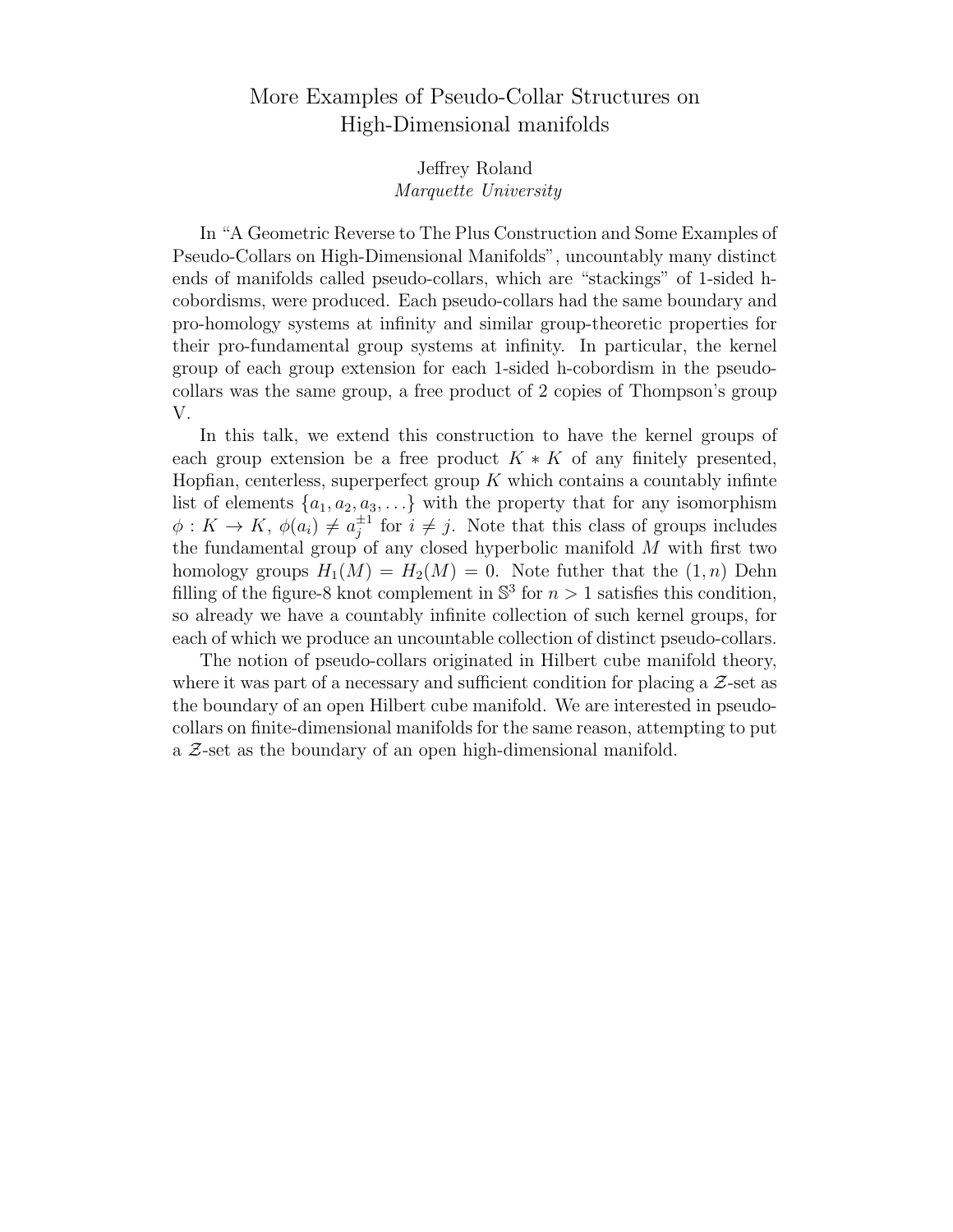## New Methods for G-acyclic Resolutions in Cohomological Dimension

Leonard R. Rubin University of Oklahoma Vera Tonić University of Rijeka

The Edwards-Walsh cell-like resolution theorem states that for all  $n \in \mathbb{N}$ and every compact metrizable space X with  $\dim_Z X \leq n$ , there exists a compact metrizable space Z with dim  $Z \leq n$  and a cell-like map of Z onto X. This generated a lot of interest in resolutions of a similar nature, and eventually A. Dranishnikov proved the  $\mathbb{Z}/p$ -resolution theorem and M. Levin proved the Q-resolution theorem. These went as follows. If  $G \in \{Z/p, Q\}$ and a compact metrizable space X has  $\dim_G X \leq n$ , then there exists a compact metrizable space Z with dim  $Z \leq n$  and a G-acyclic map of Z onto  $X(n > 2$  in case  $G = \mathbb{Q}$ ).

In all three of the proofs, the space  $X$  was represented as the limit of an inverse sequence of finite triangulated polyhedra, and a significant part of the proofs required the construction of complicated, abstruse extensions built upon the n-skeleta of these polyhedra. Our aim is to present proofs of these (and other) resolution theorems by a new method that in the case of the cell-like resolution theorem requires no extensions at all, in the  $\mathbb{Z}/p$ resolution theorem uses only Moore spaces, and in the Q-resolution theorem uses only the  $(n + 1)$ -skeleton of the Eilenberg-MacLane complex  $K(\mathbb{Q}, n)$ . We obtain a resolution theorem stronger than the one for  $\mathbb Q$  via the latter approach.

## $\ell^2$ -Betti numbers and graphs

Timothy Schroeder Murray State University

This talk will explain the connection between  $\ell^2$ -homology and graphs, and will describe a (complicated?!?) program for using  $\ell^2$ -technology to estimate the genus of a graph.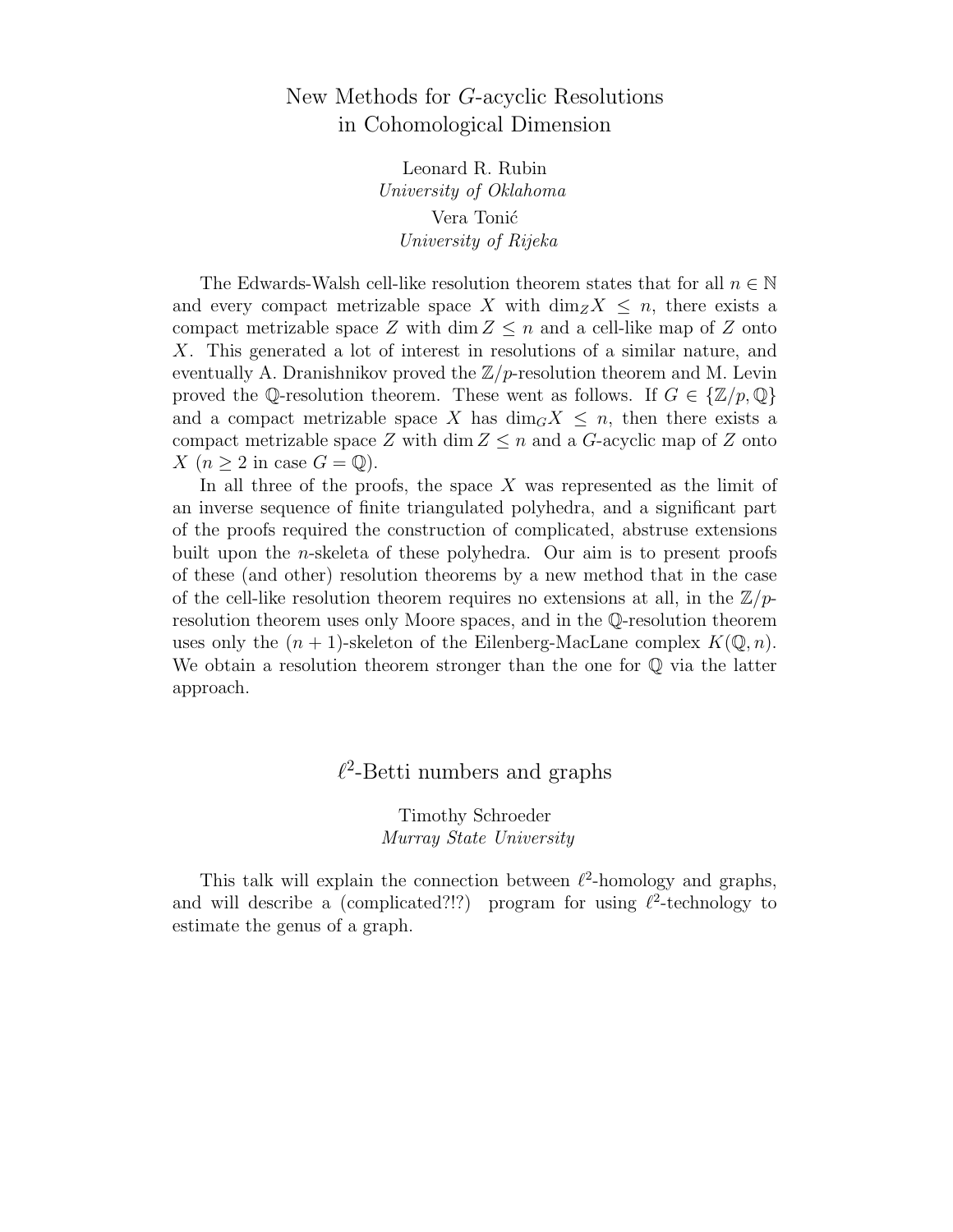### Spanning Trees and Mahler Measure

Daniel Silver University of South Alabama

Infinite periodic graphs, graphs that are invariant under translation in one or more independent directions, are of interest in crystallography and statistical mechanics. One measure of complexity for such a graph is the spanning tree entropy, the exponential growth rate of the number of spanning trees in a sequence of finite subgraphs approximating the whole graph. This entropy has been calculated using mainly combinatoric and analytic arguments.

Using ideas of algebraic dynamics, we give a simplified approach to showing that the spanning tree entropy is the Mahler measure of a Laplacian polynomial that is easily obtained from graph data. We discuss applications to knot determinants. We reformulate Lehmer's question about polynomials in these terms.

#### Two shall be the number of the counting

Eric Swenson Brigham Young University

Let  $Z$  be a CAT $(0)$  boundary of a one-ended group. If  $Z$  can be separated by removing a finite set, then Z has a cut pair (and no cut points).

### Cocompact Cubulations of Mixed Manifolds

Joseph Tidmore University of Wisconsin-Milwaukee

Recent breakthroughs in the study of hyperbolic 3-manifolds came by showing their fundamental groups have a property called virtually compact special. This means their fundamental groups act properly, cocompactly, and in a "special" way on a  $CAT(0)$  cube complex. A natural outgrowth is to classify which 3-manifold groups are virtually compact special. This question is solved in every case except for what is called a mixed manifold.

From geometrization we know that if a prime 3-manifold does not admit a geometric structure, it can be cut along embedded incompressible tori called JSJ tori so that each component of the cut-open manifold is either hyperbolic or Seifert fibered. Such a 3-manifold is called a mixed manifold if it has at least on JSJ torus and its decomposition has at least one hyperbolic component. We show that a mixed manifold group is virtually compact special iff the Seifert fiber components of the JSJ decomposition satisfy an algebraic condition related to how it is attached to its neighbors.